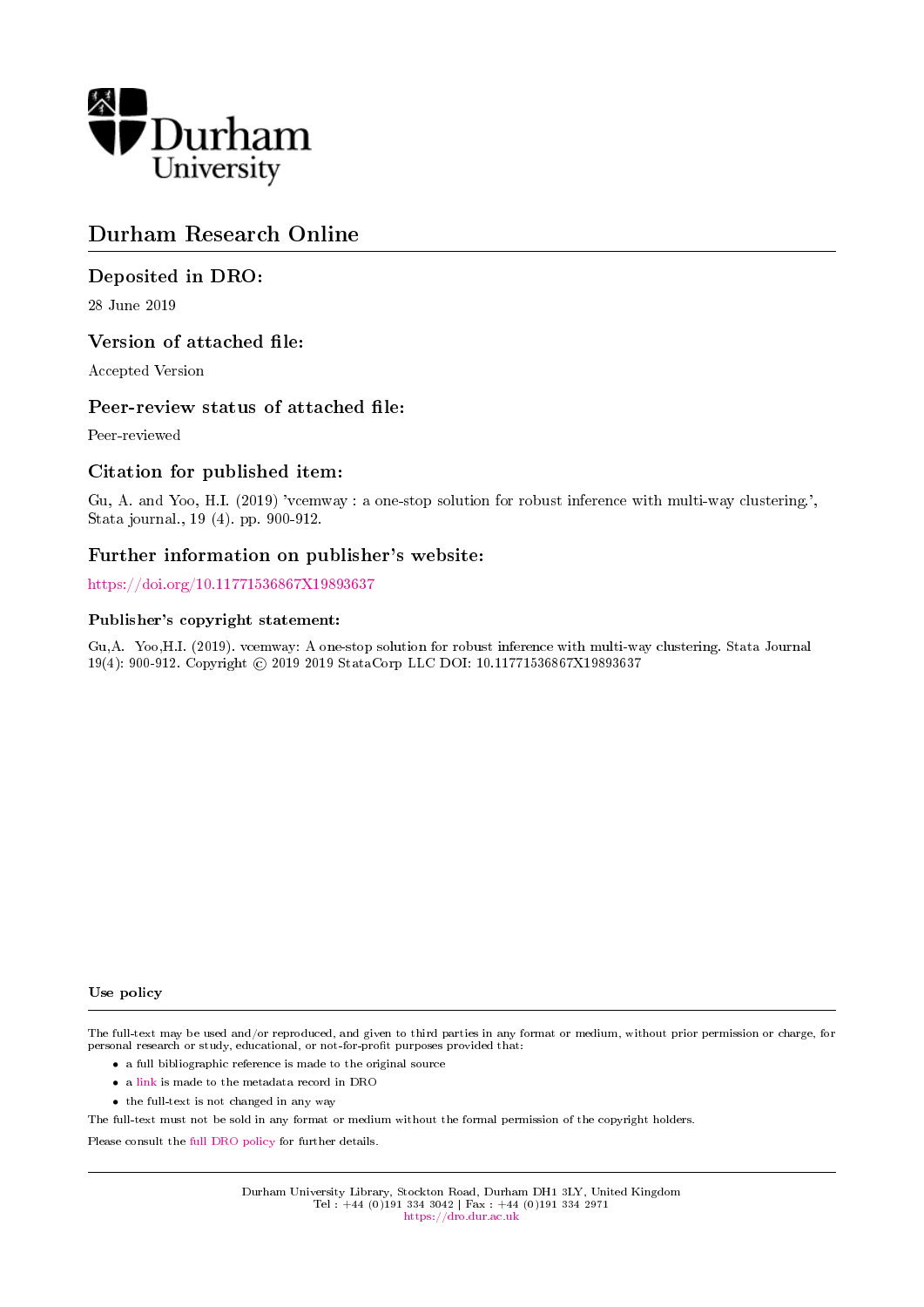The Stata Journal  $(yyyy)$  vv, Number ii, pp. 1–12

# vcemway: A one-stop solution for robust inference with multi-way clustering

Ariel Gu Newcastle Business School Northumbria University Newcastle, UK ariel.gu@northumbria.ac.uk Hong Il Yoo Durham University Business School Durham University Durham, UK h.i.yoo@durham.ac.uk

Abstract. Most Stata commands allow cluster(varname) as an option, popularizing the use of standard errors that are robust to one-way clustering. But when it comes to adjusting standard errors for multi-way clustering, there is no solution that is as widely applicable. While several user-written packages support multi-way clustering, each package is compatible with only a subset of models that Stata's ever-expanding library of commands allows the researcher to estimate. We introduce a command vcemway that provides a one-stop solution for multi-way clustering. vcemway works with any estimation command that allows cluster(varname) as an option, and adjusts standard errors, individual significance statistics and confidence intervals in output tables for multi-way clustering in specified dimensions. The covariance matrix used in making this adjustment is stored in  $e(V)$ , meaning that any subsequent call to postestimation commands that use e(V) as input (e.g. test and margins) will also produce results that are robust to multi-way clustering.

Keywords: st0001, vcemway, ivreg2, cmgreg, reghdfe, boottest, two-way clustering, multi-way clustering

# 1 Introduction

The use of one-way clustered standard errors in empirical research is now commonplace. In comparison with usual heteroskedasticity-robust standard errors which assume the independence of regression errors across all observations, clustered standard errors offer an extra layer of robustness by allowing for correlations across observations which belong to the same cluster. In the analysis of a labor force panel survey, for example, repeated observations on an individual may form a cluster, and standard errors may be clustered at the individual level to attain robustness to within-individual correlations over time. Cameron and Miller (2015) provide a masterful review of the methods and literature.

In recent years, the use of multi-way clustered standard errors has also received growing attention. This extension robustifies one-way clustered standard errors further, by allowing for other clusters within which regression errors may be correlated. For example, in the analysis of panel data on bilateral trade flows, two-way clustering may make standard errors robust to within-country correlation as well as within-country pair correlation over time (Cameron et al., 2011). In labor economics, Dube et al. (2010, 2016) analyze earnings and employment data on pairs of US counties that share state

c yyyy StataCorp LLC st0001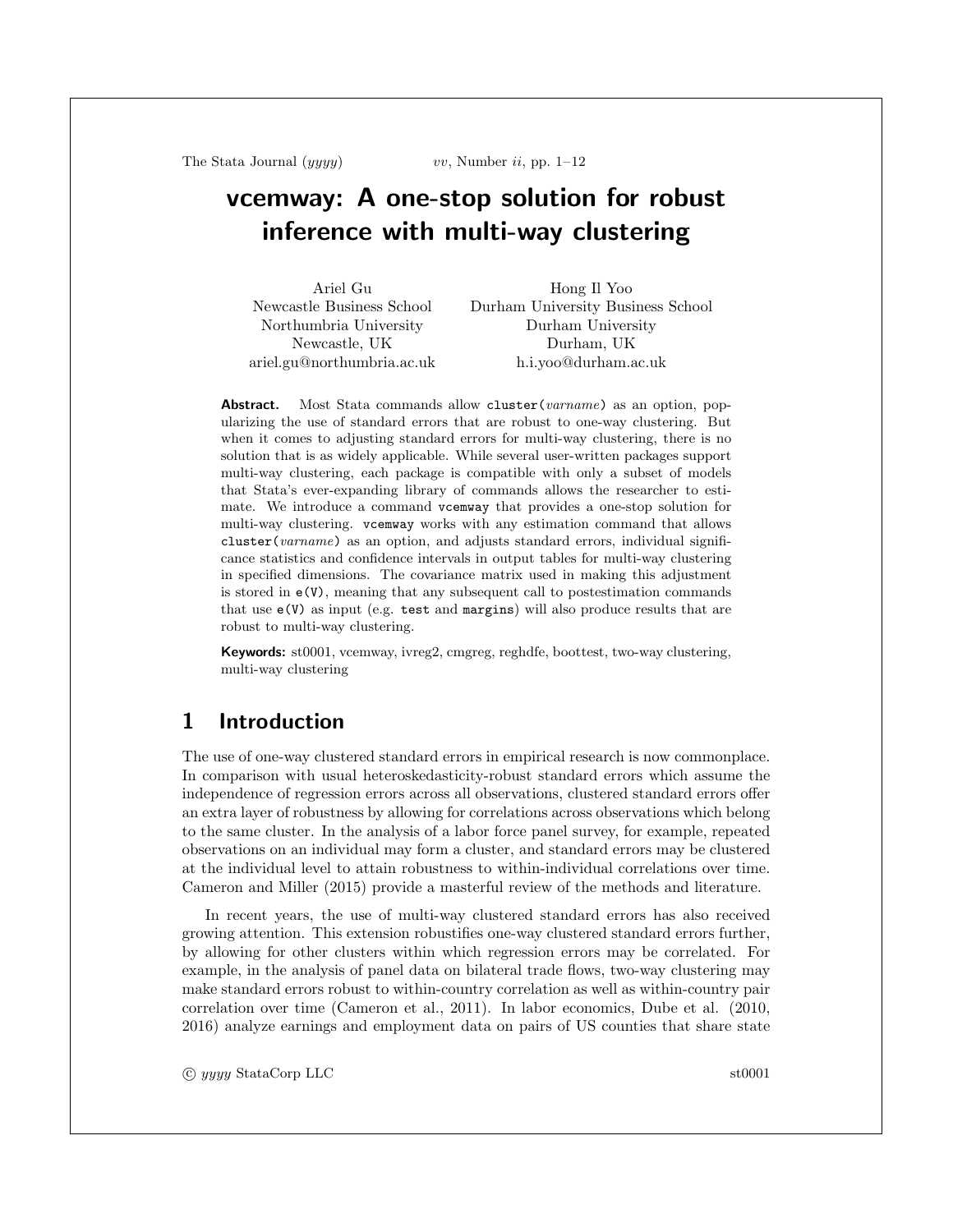border segments, and apply two-way clustering to account for within-state correlations and within-border segment correlations. In the analysis of firm-level panel data in finance, Thompson (2011) has pioneered the use of two-way clustering that accounts for within-firm correlations over time and within-time period correlations across firms. Gow et al. (2010) show that many of well-known findings in the accounting literature may be sensitive to the use of two-way clustering that similarly accounts for within-firm and within-time period correlations.

Most Stata commands allow cluster(varname) as an option, facilitating and popularizing the use of one-way clustered standard errors. No similar one-stop solution is available for multi-way clustering. Popular user-written commands, such as cmgreg (Gelbach and Miller, 2009), ivreg2 (Baum et al., 2010), and reghdfe (Correia, 2017), support multi-way clustering but only in the context of specific models (e.g. cmgreg in the context of regress; ivreg2 in that of ivregress; and reghdfe in that of areg, xtreg, fe and xtivreg, fe). The versatile boottest package (Roodman et al., 2019) supports multi-way clustering with all aforementioned models as well as nonlinear models utilizing ml maximize, but it still leaves out many commands that allow cluster(varname) as an option, such as xtreg, re and ever-expanding library of userwritten commands. Moreover, boottest does not store multi-way clustered covariance matrices in  $e(V)$ , meaning that it does not make adjustment for multi-way clustering to postestimation commands such as margins and predictnl.<sup>[1](#page-2-0)</sup> In general, to apply robust inference with multi-way clustering in a new context, Stata users may need to conduct a fresh search for a relevant command which may not always exist.

This article describes a simple approach to obtain almost any Stata command's output with multi-way clustered standard errors, and a new command vcemway which automates the process. The main idea is to use ereturn repost to replace an active output's covariance matrix, stored in e(V), with its multi-way clustered counterpart that has been computed by the researcher. Computing a multi-way clustered covariance matrix is relatively straightforward, when the researcher can use cluster (varname) to adjust for one-way clustering in each dimension of interest separately.

<span id="page-2-0"></span><sup>1.</sup> The boottest package does not return an asymptotic covariance matrix in e(V) because it is primarily intended as a tool to implement a type of percentile-t bootstrapping. Percentile-t methods compute p-values and confidence sets based on the simulated distributions of relevant test statistics across bootstrapped samples. A large body of Monte Carlo studies suggest that in finite samples, percentile-t methods may produce p-values and confidence sets which are more accurate than their counterparts derived using asymptotic distributions. The researcher, however, needs to trade off the ease of use for this potential benefit. For example, boottest is incompatible with widely used postestimation commands as mentioned earlier, and it also displays results for different hypotheses in separate blocks of output in a similar manner to Stata's native test. The latter feature may make it difficult to obtain an overview of the results, when the model includes a large number of coefficients and the researcher would like to test the individual significance of each coefficient. In addition, high computational costs may make the use of percentile-t bootstrapping unattractive when the researcher is working with a large number of hypotheses, a large sample size, and a non-linear model which requires numerical methods for estimation. While boottest comes with a parallel command waldtest that computes asymptotic p-values and confidence intervals using analytic formulas without bootstrapping, waldtest also displays results for each hypothesis in a separate block of output, and returns no e(V) that postestimation commands can access.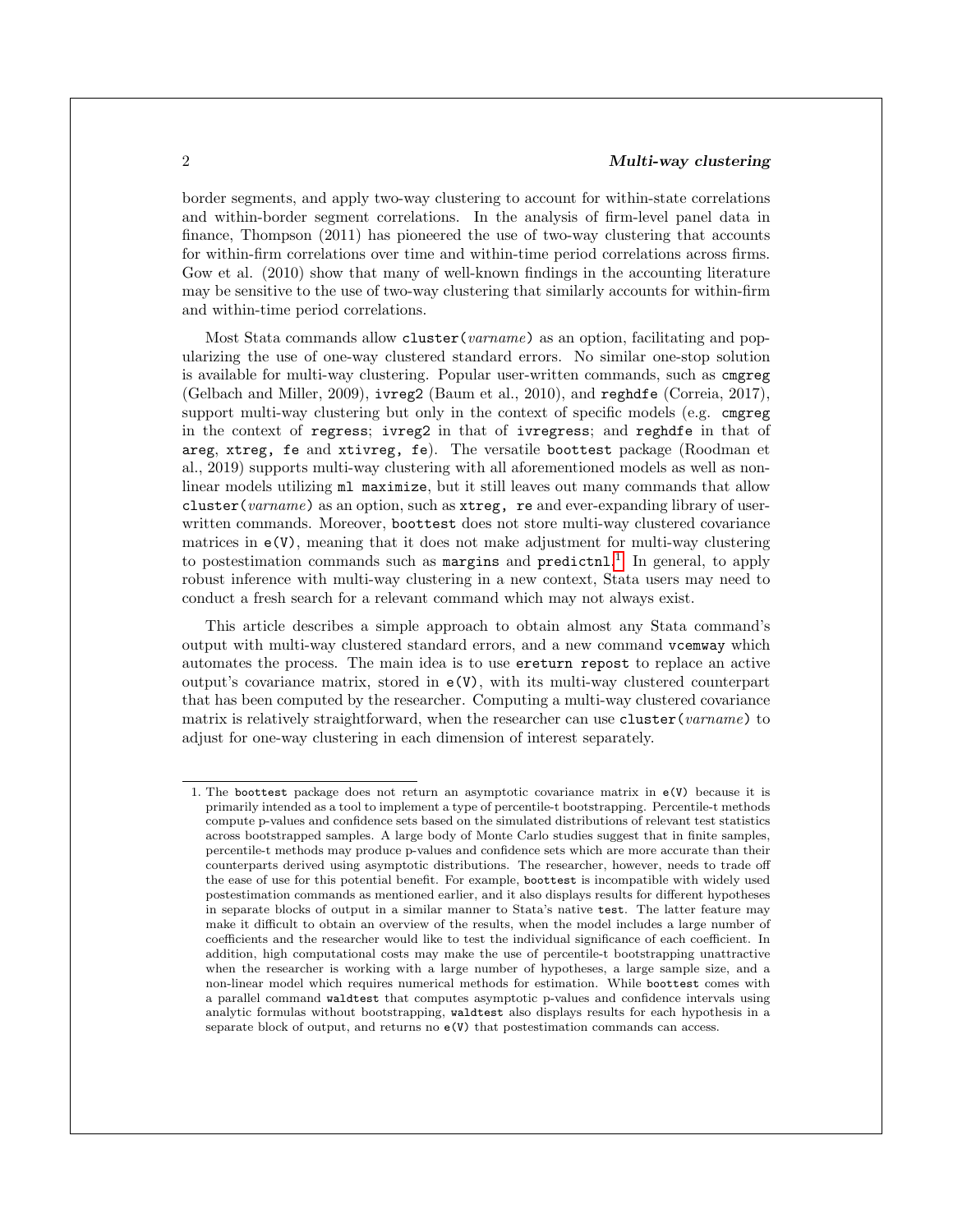The command vcemway provides a one-stop solution for multi-way clustering in Stata, comparable to what option cluster(varname) already provides for one-way clustering. Specifically, vcemway works with any estimation command that allows cluster(varname) as an option. It has an intutive syntax diagram, and adjusts standard errors, individual significance statistics and confidence intervals in output tables for multi-way clustering in specified dimensions. The covariance matrix used in making this adjustment overwrites the estimation command's  $e(V)$ , meaning that any subsequent call to postestimation commands that use  $e(V)$  as input (e.g. test, margins and predictnl) will also produce results that are robust to multi-way clustering.

### 2 Adjusting for Multi-way Clustering

To facilitate discussion, suppose that the researcher is interested in running a linear regression of outcome y on two regressors X and Z, by executing regress y X Z. She is also interested in adjusting standard errors for clustering in  $m$  non-nested dimensions, identified by variables id1, id2,  $\cdots$ , idm respectively. Let M denote a set of all  $2^m$  – 1 distinct combinations of the m cluster variable names, including singletons. For example, when  $m = 2$ , there are  $2^2 - 1 = 3$  elements in M: id1, id2, and (id1, id2). When  $m = 3$ , there are  $2^3 - 1 = 7$  elements in M: id1, id2, id3, (id1, id2), (id1, id3), (id2, id3), and (id1, id2, id3). Extensions to  $m \geq 4$  are straightforward.

Cameron et al.  $(2011)$  show that an asymptotically valid m-way clustered covariance matrix,  $V_{mway}$ , may be conveniently computed in Stata and other software packages that allow for one-way clustering. Specifically,  $V_{mway}$  can be obtained by combining  $2^m - 1$ one-way clustered covariance matrices as follows

<span id="page-3-0"></span>
$$
V_{mway} = \sum_{g \in \mathbb{M}} (-1)^{1+|g|} V_g \tag{1}
$$

where  $V_q$  is a covariance matrix adjusted for one-way clustering in "groups" formed by variable(s) in  $g \in \mathbb{M}$ , and |g| is the number of variable(s) listed in g. The "groups" in this context are defined in the sense of Stata's egen function group(*varlist*). For example, if g involves only one variable, say  $g = id1$ , the groups coincide with the clusters identified by id1; executing regress y X Z, cluster(id1) stores  $V_q$  in e(V) of Stata's ereturn results. If g involves two or more variables, say  $g = (\text{id1}, \text{id2})$ , the groups can be identified by a new variable  $id1_id2$  generated using egen  $id1_id2$  = group(id1 id2); executing regress y X Z, cluster(id1\_id2) stores  $V_g$  in  $e(V)$ .

To see the algebraic structure of formula [\(1\)](#page-3-0) more clearly, it is useful to examine two-way  $(m = 2)$  and three-way  $(m = 3)$  clustering in detail. A two-way clustered covariance matrix is given by

<span id="page-3-1"></span>
$$
V_{mway} = V_{\text{id1}} + V_{\text{id2}} - V_{(\text{id1}, \text{id2})} \tag{2}
$$

and a three-way clustered covariance matrix is given by

$$
V_{mway} = V_{\text{id1}} + V_{\text{id2}} + V_{\text{id3}} - V_{(\text{id1}, \text{id2})} - V_{(\text{id1}, \text{id3})} - V_{(\text{id2}, \text{id3})} + V_{(\text{id1}, \text{id2}, \text{id3})}. \tag{3}
$$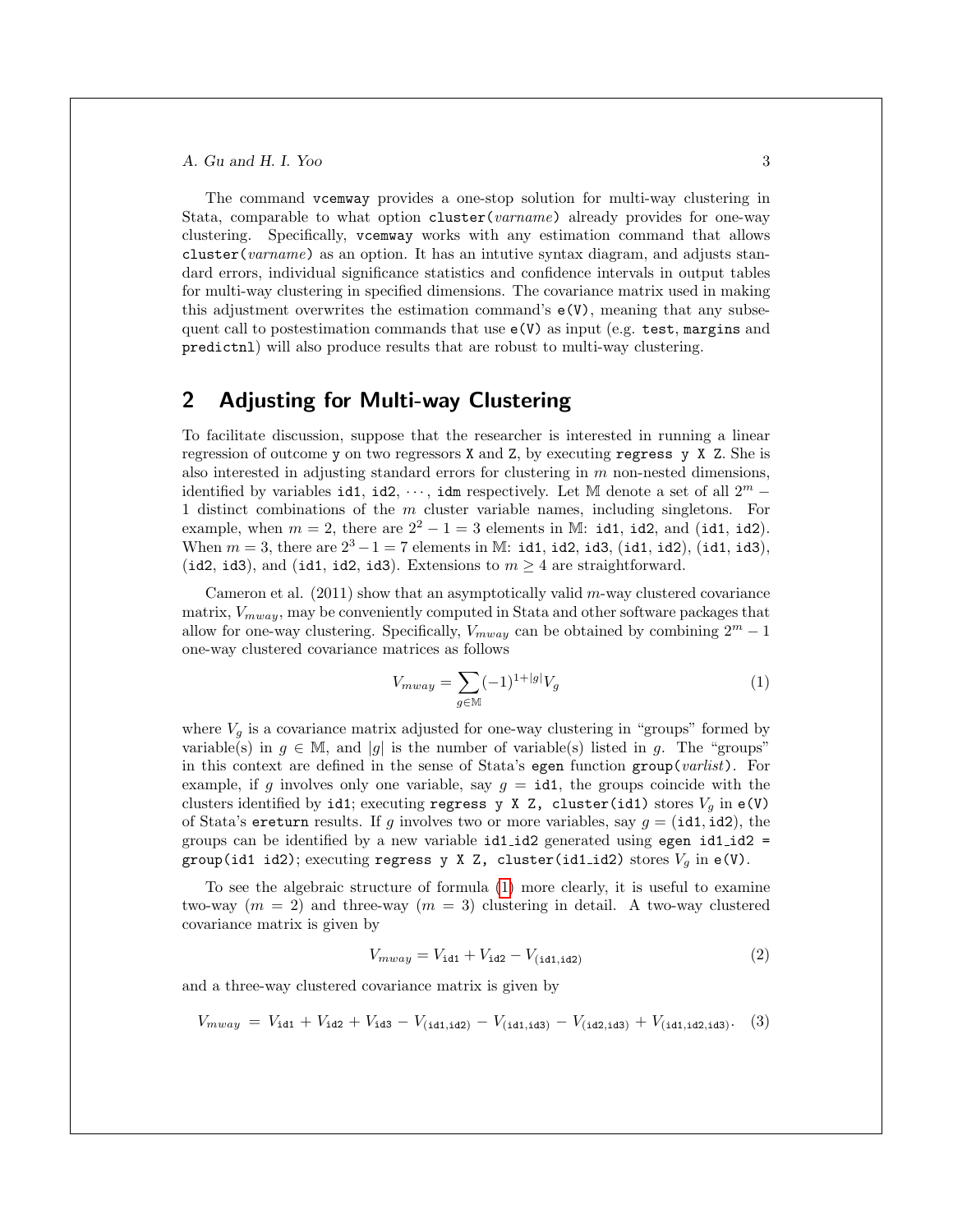As these examples illustrate, the multiplication factor  $(-1)^{1+|g|}$  in [\(1\)](#page-3-0) means that  $V_g$  is added to the sum when  $q$  involves an odd number of variable(s), and subtracted from the sum when  $q$  involves an even number of variables.

 $V_{mway}$  can be used to construct Wald statistics in the usual manner to draw inferences robust to m-way clustering. To construct t statistics, the researcher can obtain  $m$ way clustered standard errors by taking the square roots of the diagonal entries in  $V_{mu\alpha}$ . Let  $n_c$  denote the number of clusters identified by variable  $c \in \{\texttt{id1}, \texttt{id2}, \cdots, \texttt{idm}\}, \text{ i.e.}$ the number of distinct values in variable  $c$ , and  $G$  denote the minimum of these  $m$ cluster sizes,  $G = \min(n_{id1}, n_{id2}, \dots, n_{idm})$ . As G grows arbitrarily large, the usual asymptotic distributions apply: a Wald statistic testing  $q$  restrictions is approximately  $\chi^2(q)$ -distributed, and a t statistic is approximately standard normal. When G is small, there is no guaranteed method to improve finite sample inference. One useful starting point would be to conduct F tests using  $F_{q,G-1}$  critical values in lieu of the asymptotic Wald tests using  $\chi^2(q)$  critical values, and t tests using  $t_{G-1}$  critical values in lieu of the standard normal critical values (Cameron et al., 2011; Cameron and Miller, 2015).

The results of Cameron et al. (2011) allow the researcher to write a relatively simple Stata program to robustify test statistics to m-way clustering. As a minimal example, consider the following program, mymway, that adjusts for two-way clustering on id1 and id2.

| $\cdot$ |     | program define mymway, eclass                                                   |
|---------|-----|---------------------------------------------------------------------------------|
| 1.      |     | quietly regress y X Z, cluster(id1)                                             |
| 2.      |     | matrix $V_id1 = e(V)$                                                           |
| 3.      |     | quietly regress y X Z, cluster(id2)                                             |
| 4.      |     | matrix $V_id2 = e(V)$                                                           |
| 5.      |     | quietly regress y X Z, cluster(id1_id2)                                         |
| 6.      |     | matrix $V_id1_id2 = e(V)$                                                       |
| 7.      |     | matrix $V_{\text{mway}} = V_{\text{id1}} + V_{\text{id2}} - V_{\text{id1_id2}}$ |
| 8.      |     | ereturn repost $V = V_m$ way                                                    |
| 9.      |     | ereturn scalar $df_r =$ .                                                       |
| 10.     |     | regress                                                                         |
| 11.     | end |                                                                                 |

Lines 1-6 estimate the linear regression model of interest accounting for one-way clustering on each  $g \in \mathbb{M}$ , and create Stata matrices to store each  $V_g$ . Line 7 combines the three stored matrices to compute a  $m$ -way clustered covariance matrix V mway using formula [\(1\)](#page-3-0), or more directly [\(2\)](#page-3-1). Line 8 is an important step that replaces the active covariance matrix  $e(V)$  in Stata's memory with  $V_m$  mway; this allows the researcher to robustify test statistics produced by all existing postestimation commands such as test, margins and predictnl to m-way clustering, without having to modify or rewrite such programs. Line 9 effectively sets the residual degrees of freedom to  $\infty$ , thereby requesting the use of asymptotic t tests and Wald tests; replacing  $df_r = ...$  with  $df_r = #$ would request the use of t and F tests based on  $t_{#}$  and  $F_{a,#}$  critical values, where  $G-1$ mentioned in the preceding paragraph is one possible choice for integer  $#$ . Finally, line 10 reports the output of regress that has been modified to include  $m$ -way clustered standard errors as well as the corresponding asymptotic t statistics (or "z" statistics in Stata's parlance) and confidence intervals. Once defined, the program can be executed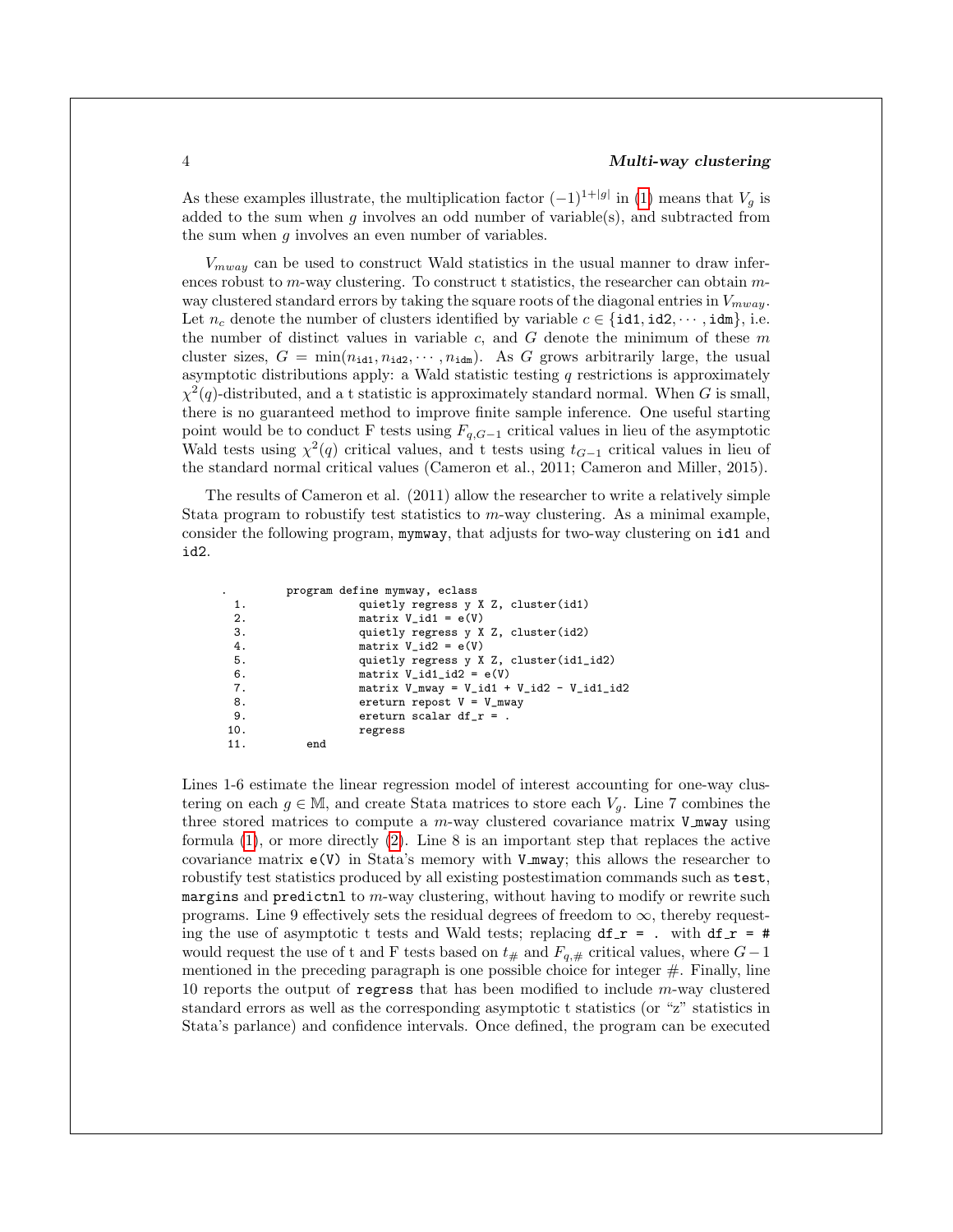by entering mymway at Stata's command prompt.

While generalizing the minimal example to accommodate other estimation commands and clustering in  $m \geq 3$  dimensions is seemingly straightforward, there are several implementation issues that deserve close attention. First, repeatedly estimating the same model  $2^m - 1$  times may require a substantial amount of computer time, especially when the sample size is large or the estimation command of interest solves a complicated numerical optimization task. In those cases where postestimation command predict can be used to compute observation-level residuals (e.g. after regress) or scores (e.g. after ml, maximize), Stata's programming command robust can pro-vide a timesaver.<sup>[2](#page-5-0)</sup> Using the observation-level residuals or scores,  $\pm$ robust can compute a covariance matrix adjusted for one-way clustering on varname, even when the preceding estimation run did not specify cluster(varname) as an option. This allows the researcher to execute the time-consuming step of estimating the model only once, and compute each  $V_g$  subsequently via a simple algebraic task.

Second, the researcher should be on alert for the consequences of missing values in cluster identifiers. Continuing with the minimal example above, suppose that id1 has missing values for one set of observations, and id2 has missing values for another set of observations, meaning their group variable id1 id2 has missing values for the union of the two sets. Then, each instance of regress in lines 1, 3 and 5 will use a different estimation sample, making the covariance matrix V mway in line 7 invalid. A similar problem arises for robust, as each one-way clustered covariance matrix will be computed over a different set of observations. Stata command markout makes it easy to define an estimation sample that excludes observations with missing values in any cluster identifier.

Third, using a one-way clustered covariance matrix produced by Stata's built-in cluster(varname) as  $V_g$  is equivalent to adopting a particular small-cluster correction factor. As Cameron et al. (2011) point out, when computing  $V_g$ , Stata multiplies the underlying large sample covariance formula by  $[n_g/(n_g-1)] \times [(N-1)/(N-\#)]$  to mitigate small sample bias, where  $n<sub>g</sub>$  is the number of clusters or groups identified by  $g \in \mathbb{M}$ , N is the number of observations in the estimation sample, and # is the number of estimated coefficients for some commands (e.g. regress) and 1 for others (e.g. ml, maximize). Our minimal example and its possible extensions therefore apply a potentially different correction factor to each component matrix  $V_q$  of  $V_{mway}$ , in the same manner as user-written command cmgreg (Gelbach and Miller, 2009). Of course, the researcher may choose to apply the same correction factor to all component matrices. For example, user-written command reghdfe applies a more conservative correction factor, specifically  $[G/(G-1)] \times [(N-1)/(N - \#)]$ , where G is the minimum cluster size defined above. User-written command ivreg2 also applies this conservative factor when option small is specified; otherwise, it uses a large sample formula directly without any small sample correction.

<span id="page-5-0"></span><sup>2.</sup> A user-written command reghdfe (Correia, 2017) exploits this advantage offered by robust to allow for multi-way clustering in the context of areg, xtreg, fe and xtivreg, fe. We thank an anonymous referee for alerting us to reghdfe and its use of \_robust.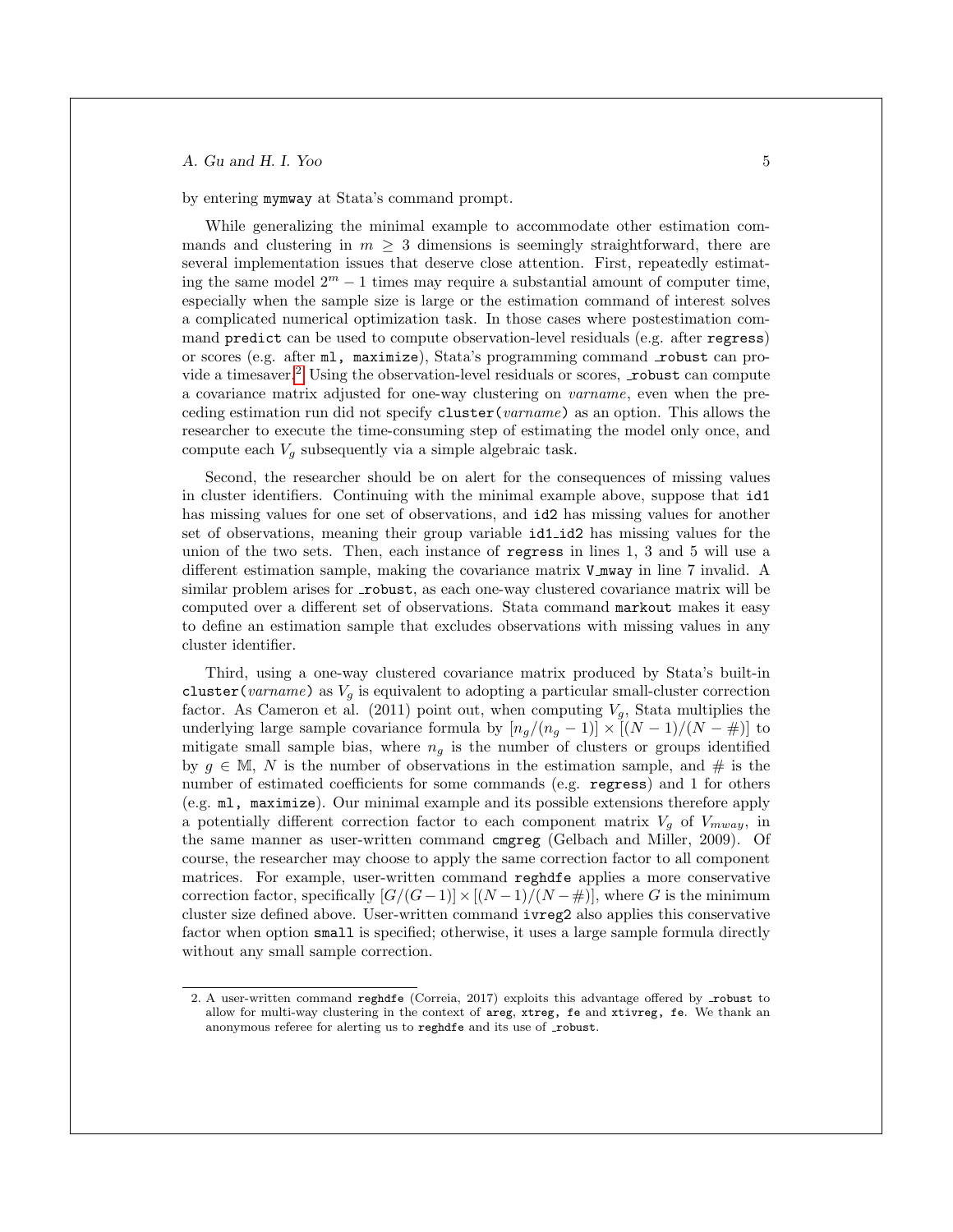Fourth, Cameron et al. (2011) point out that in some applications,  $V_{mwa}$  based on equation [\(1\)](#page-3-0) may not be positive semi-definite. As a solution, they suggest that the researcher may replace negative eigenvalues of  $V_{mway}$  with 0s, and reconstruct the covariance matrix using the updated eigenvalues and the original eigenvectors. By taking advantage of Stata's Mata environment, this approach can be implemented by inserting the following three command lines between lines 7 and 8 in the minimal example.

```
. mata: symeigensystem(st_matrix("V_mway"), EVEC = ., eval = .)
```

```
mata: eval = eval : * (eval : > 0)
```

```
. mata: st_matrix("V_mway", EVEC*diag(eval)*EVEC´)
```
In Section 3, we will introduce command vcemway that generalizes the minimal example above, taking into consideration the major implementation issues. Before proceeding, readers are reminded that like one-way clustering, multi-way clustering should be applied with careful attention to the model of interest. For example, in non-linear models such as probit, the presence of cluster-specific random effects is a form of model misspecification that can render parametric estimators inconsistent; it would be inappropriate consider probit with multi-way clustered standard errors as a substitute for a more fundamental modeling solution such as the crossed random effects probit model that meprobit supports. §VII.C of Cameron and Miller (2015) and references therein provide further information on cluster-robust inferences in non-linear models.

Even in the context of linear models, the potential limitations of multi-way clustering should be recognized. A prominent example arises in the analysis of paired or "dyadic" data, such as bilateral trade flow data where each observation is on a distinct country pair, {A, B}. While two-way clustering on variables identifying A and B adjusts for error correlation in the likes of {Australia, Canada} and {Australia, USA}, and in the likes of {USA, UK} and {Canada, UK}, it fails to account for correlation in the likes of {Australia, USA} and {USA, UK}; the last two country pairs share neither A nor B, since USA appears in alternate positions. More general clustering methods for dyadic data have been developed by Aronow et al. (2015) and Cameron and Miller (2014).

In the context of linear models with multi-way fixed effects, Correia (2015) advises that the researcher should drop singleton groups in each dimension of fixed effects iteratively until no singleton group remains, before clustering standard errors in those dimensions or upper dimensions that nest them (e.g. county-level fixed effects and statelevel clustering). Including singleton groups that comprise one observation may have undue effects on statistical inference by making small-sample correction factors smaller than otherwise, even though they have no effect on coefficient estimates and large sample covariance formulas. His user-written command reghdfe allows for multi-way clustering in the context of linear models with multi-way fixed effects, and automates this advice.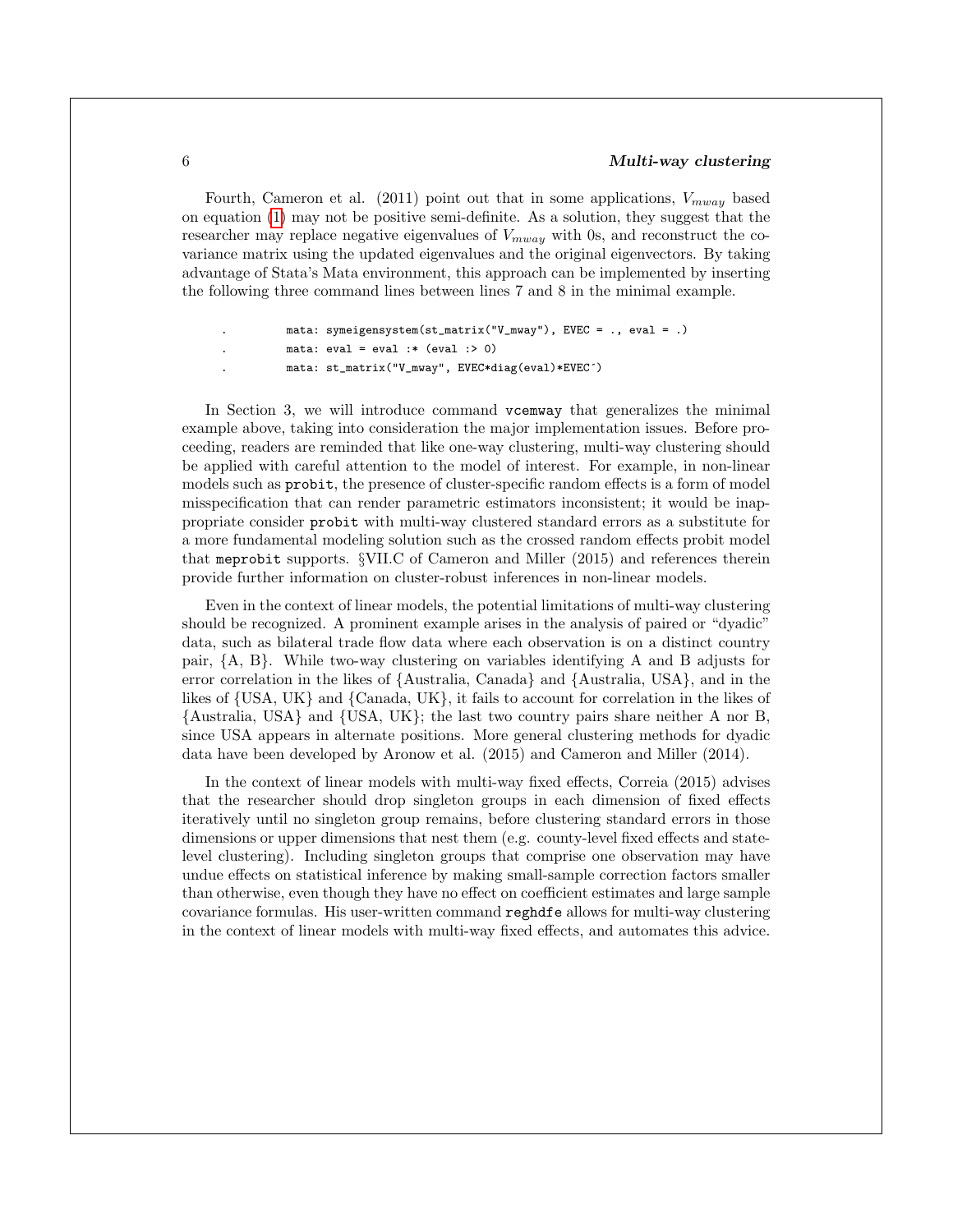## 3 Command vcemway: a one-stop solution for multi-way clustering

vcemway is a new user-written command which automates the multi-way clustering approach described in Section 2. The researcher can apply vcemway to any existing estimation command that allows one-way clustering via cluster(varname) as an option, and obtain standard errors and a covariance matrix that have been adjusted for clustering in  $m \geq 2$  dimensions.

vcemway expands on our minimal example in Section 2, mymway, to provide a convenient tool that addresses the implementation issues that we had subsequently discussed. When predict can be applied to compute observation-level residuals or scores for the estimation command of interest, vcemway speeds up execution time by avoiding repeated estimation of the same model with iterative one-way clustering; instead, it uses robust to obtain the component matrices  $V_q$  of formula  $(1)^3$  $(1)^3$  $(1)^3$  vcemway builds in a sample marker which ensures that every component matrix is computed using the same estimation sample, specifically a set of observations in which none of the m cluster identifiers is missing. When the resulting m-way clusterd covariance matrix  $V_{mwa}$  is not positive semi-definite, vcemway reconstructs the matrix after replacing its negative eigenvalues with zeros and displays a telltale warning message. Finally, vcemway offers options that allow the researcher to choose their preferred small-sample adjustment factor and customize the residual degrees of freedom for t and F tests.

#### 3.1 Syntax

The syntax diagram for vcemway is

vcemway cmdline main, cluster(varlist) [vmcfactor(type) vmdfr( $\#$ )

cmdline options]

Required option cluster() accepts variat that lists the names of  $m > 2$  variables which identify the clustering dimensions of interest. As we will explain shortly, optional options vmcfactor() and vmdfr() allow the researcher to supply their preferred smallsample correction factor and residual degrees of freedom. In the remaining syntax diagram, *cmdline main* refers to the main component of an estimation command line that the researcher would like to execute, such as  $x$ treg y X Z; and *cmdline options* refers to required and/or optional options in that command line, such as re and nonest. To complete this example, executing vcemway xtreg y X Z, cluster(id1 id2 id3) re nonest will report a linear random effects regression, with standard errors that have been adjusted for clustering in the three variables and computed using the default settings (see below) for options vmcfactor() and vmdfr().

<span id="page-7-0"></span><sup>3.</sup> For some estimation commands (e.g. xtreg, re), predict does not support an option that computes the observation-level residuals or scores. In such cases, vcemway still applies the repeated estimation approach as outlined in mymway.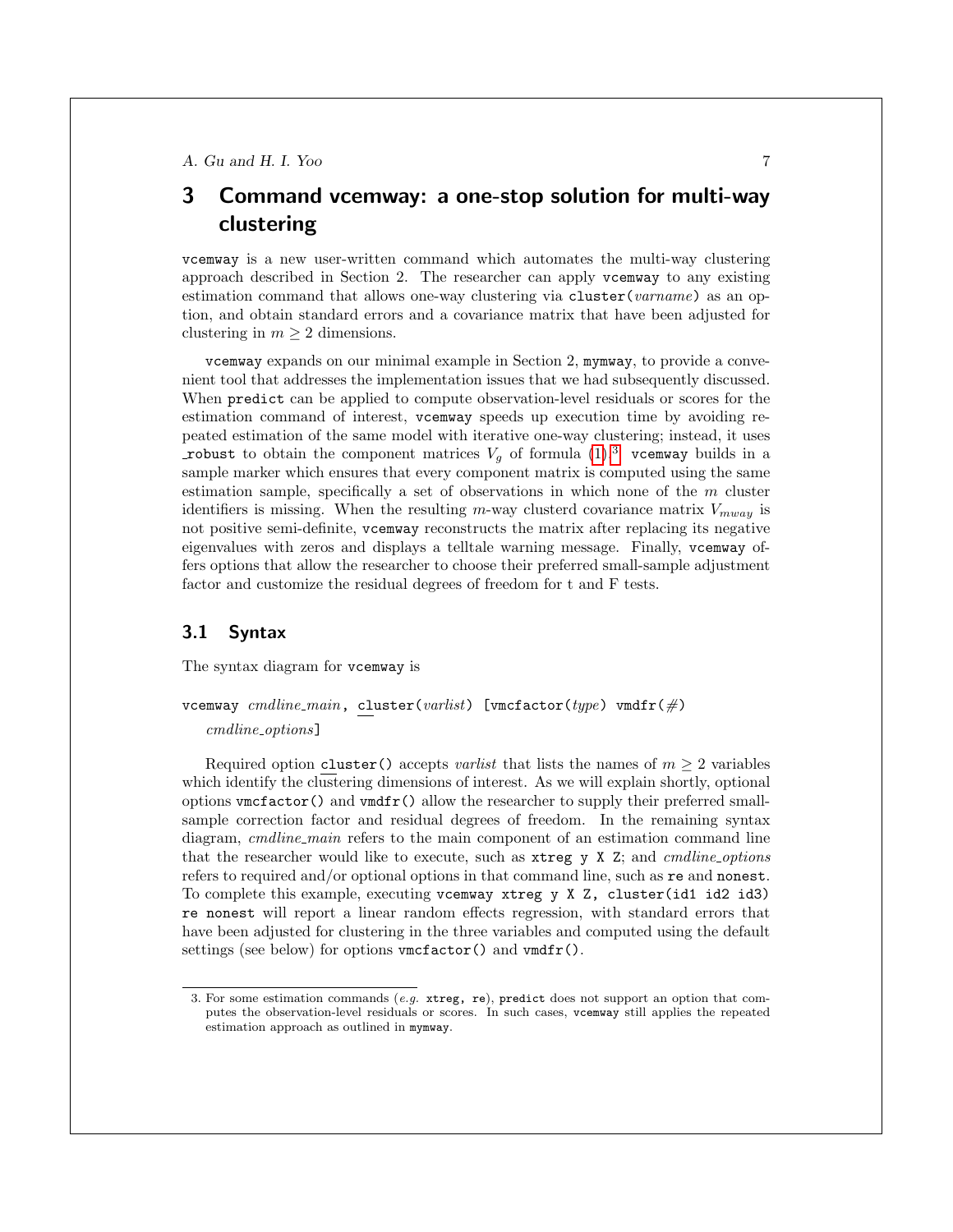Optional options vmcfactor(type) vmdfr( $\#$ ) can be applied as follows.

• vmcfactor (type) specifies the type of small-cluster correction factor that vcemway applies to the component covariance matrices  $V<sub>g</sub>$  of formula [\(1\)](#page-3-0). Input type may be default, minimum or none. Recall that each component matrix  $V_g$  of formula [\(1\)](#page-3-0) is a one-way clustered covariance matrix. When computing  $V_g$ , Stata incorporates a small-sample correction factor of  $[n_g/[(n_g-1)] \times [(N-1)/(N-\#)]$ , where  $n_g$  is the number of clusters or groups identified by  $g \in M$ , N is the number of observations in the estimation sample, and  $\#$  is the number of estimated coefficients for some commands (e.g. regress) and 1 for others (e.g. ml, maximize). The small-cluster correction factor henceforth refers to the first term in the product,  $n_q/(n_q-1)$ .

Unless specified otherwise, vcemway assumes the default type that uses Stata's one-way clustered covariance matrices without further modification. That is, each  $V_g$  incorporates its own small-cluster correction factor of  $n_g/(n_g-1)$ .

The minimum type requests the use of a conservative correction factor that is identical across all component matrices. Specifically, every  $V_q$  is recalculated by replacing  $n_g/(n_g-1)$  with  $G/(G-1)$ , where G is the size of the smallest clustering dimension. For instance, suppose that cluster(id1 id2 id3) has been specified, and there are 180, 30, and 78 clusters in id1, id2 and id3, respectively. G will be 30 in this case.

Finally, the none type requests the use of no small-cluster correction. In this case, every  $V_g$  is recalculated by replacing  $n_g/(n_g-1)$  with 1.

• vmcfactor( $\#$ ) specifies the residual degrees of freedom for t and F tests. The default setting varies from command to command. In case the estimation command in question reports large sample test statistics (e.g. ivregress and ml, maximize),  $\#$  is set to missing so that the researcher can carry out the large sample tests instead of t and F tests. In case the estimation command reports small sample statistics (e.g. regress), it is set to  $(G - 1)$  where G is the size of the smallest clustering dimension.

### 4 Examples

Consider nlswork.dta used by examples in Stata's help menu for xtreg. This file provides a panel data set wherein variable idcode identifies individuals and variable year identifies survey years. We will estimate a linear regression model that specifies the logarithm of an individual's wage (ln wage) as a function of her years of schooling (grade), work experience (ttl exp) and squared work experience. The following example applies vcemway with regress to compute the OLS estimates of this model with standard errors adjusted for two-way clustering in idcode and year.

```
. webuse nlswork
(National Longitudinal Survey. Young Women 14-26 years of age in 1968)
          . vcemway reg ln_w grade ttl_exp c.ttl_exp#c.ttl_exp, cluster(idcode year)
```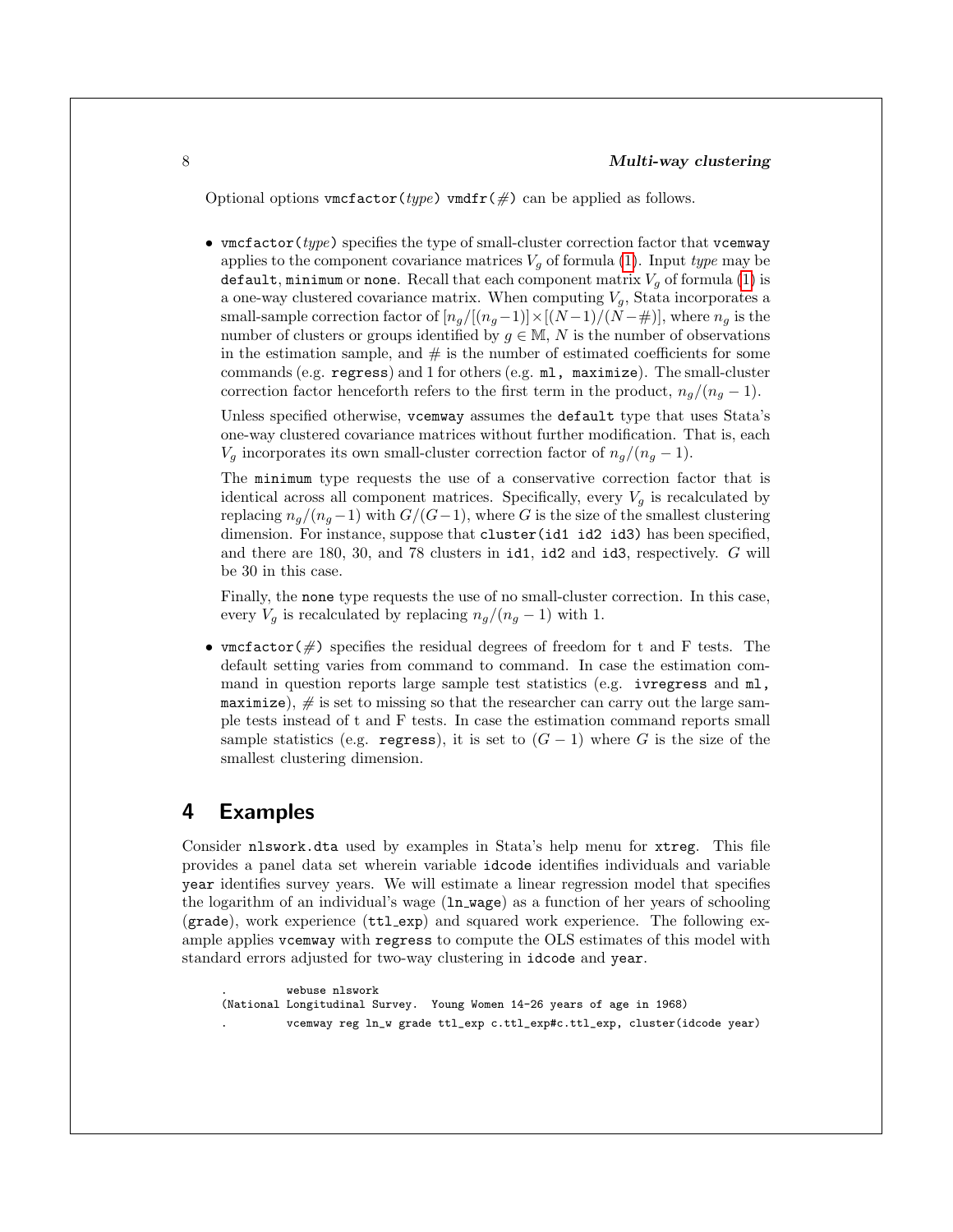| Linear regression      |                      |                      | F(3, 4708)<br>$Prob$ > $F$<br>R-squared<br>Root MSE | Number of obs  | 28,532<br>$=$<br>1302.74<br>=<br>0.0000<br>$=$<br>0.3003<br>$=$<br>$=$ | .39996               |
|------------------------|----------------------|----------------------|-----------------------------------------------------|----------------|------------------------------------------------------------------------|----------------------|
|                        |                      |                      |                                                     |                | (Std. Err. adjusted for clustering on idcode year)                     |                      |
| ln_wage                | Coef.                | Robust<br>Std. Err.  | t                                                   | P>  t          | [95% Conf. Interval]                                                   |                      |
| grade<br>$ttl$ _ $exp$ | .0733695<br>.0450585 | .0029983<br>.0075979 | 24.47<br>5.93                                       | 0.000<br>0.000 | .0669388<br>.0287627                                                   | .0798002<br>.0613543 |
| c.ttl_exp#c.ttl_exp    | $-.0006412$          | .0004239             | $-1.51$                                             | 0.153          | $-.0015505$                                                            | .0002681             |
| $\_cons$               | .5140105             | .0294174             | 17.47                                               | 0.000          | .4509165                                                               | .5771046             |

Notes:

Std. Err. adjusted for 2-way clustering on idcode year

Number of clusters in idcode =  $47$ <br>Number of clusters in year =  $15$ Number of clusters in year

Stata´s default small-cluster correction factors have been applied. See vcemway for detail.

Residual degrees of freedom for t tests and  $F$  tests = 14

F(,) and Prob > F above only account for one-way clustering on idcode. Use test to compute  $F($ , and Prob > F that account for 2-way clustering.

At the end of the usual output table, vcemway includes notes to convey key information concerning its implementation.[4](#page-9-0) While one cannot tell from the output log in black and white, the notes display vcemway and test as blue-colored hyperlinks to the relevant help files. Options  $\text{vmctator}()$  and/or  $\text{vmdfr}()$  will change these notes in an expected manner. For example, vmcfactor(minimum) will induce vcemway to report that "[t]he small-cluster correction factor is  $G/(G-1)$  where  $G = 15$ , the minimum of 2 cluster sizes." The null hypothesis for the joint test statistic (e.g. F test above) that Stata reports as part of an output table is command-specific, and automatically identifying the null is a difficult task; vcemway therefore does not attempt to update that part of Stata output. Nevertheless, since post-estimation commands after vcemway will make use of a multi-way clustered covariance matrix, the researcher can use test to carry out a multi-way clustered version of the relevant joint hypothesis test.

For comparison, consider the following two command lines that produce t statistics which are robust to clustering in only one of the two dimensions at a time.

. reg ln\_w grade ttl\_exp c.ttl\_exp#c.ttl\_exp, cluster(idcode) . reg ln\_w grade ttl\_exp c.ttl\_exp#c.ttl\_exp, cluster(year)

With adjustment for one-way clustering on **idcode**, the t statistics are 33.83, 18.71, -4.32 and 19.31, from grade to cons. With adjustment for one-way clustering on year, the t statistics are 31.07, 6.07, -1.56 and 27.25, in the same order. Thus, each two-

<span id="page-9-0"></span><sup>4.</sup> After execution of vcemway, typing estimates replay or equivalent command lines will display the output table without the notes. Typing vcemway without any other component will re-display the output table with the notes.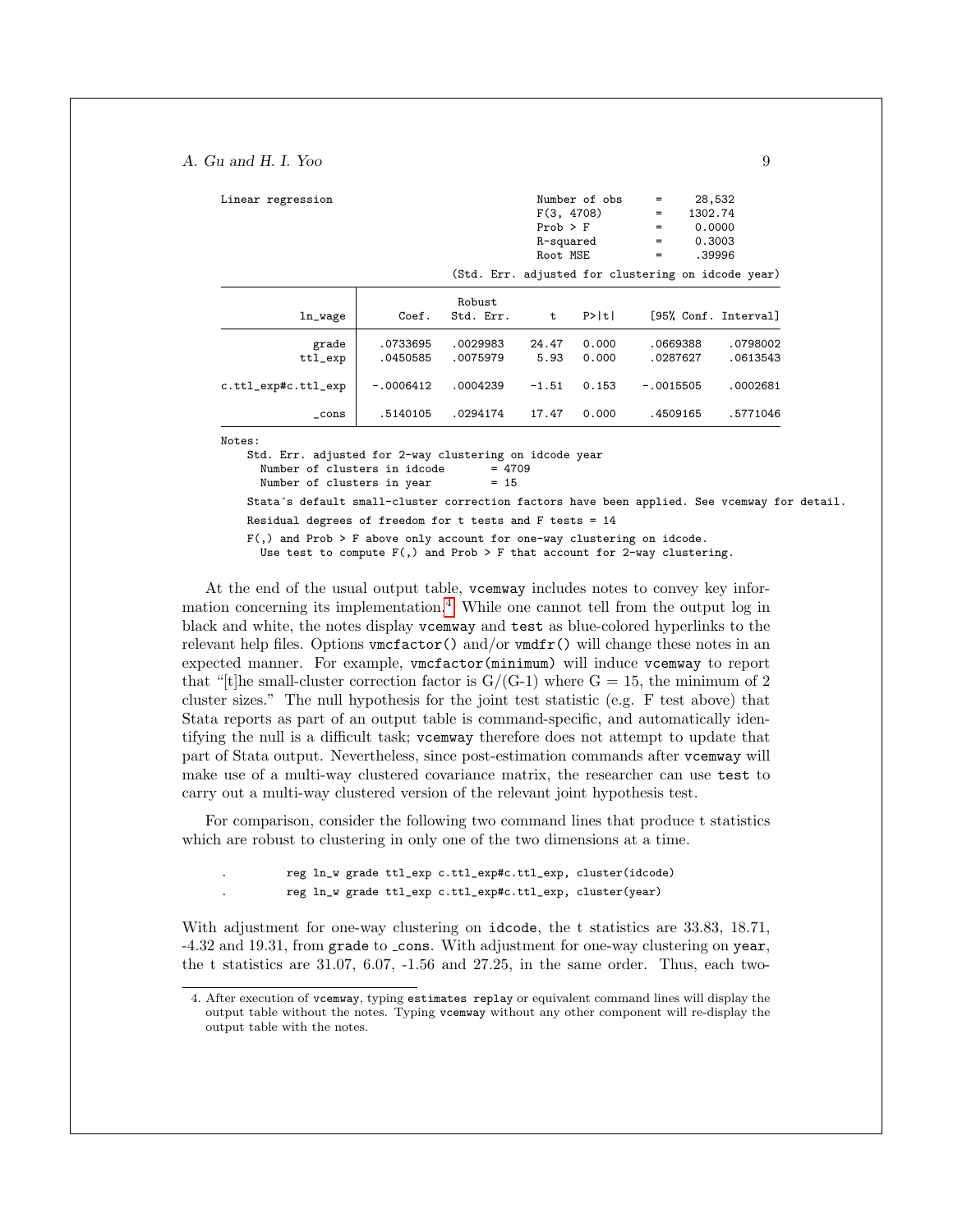#### 10 Multi-way clustering

way clustered t statistic, shown in the output table above, is smaller than either of its one-way clustered counterparts. In general, whether multi-way clustering leads to smaller t statistics (or equivalently, larger standard errors) than one-way clustering is an empirical question that cannot be answered ex ante. Cameron et al. (2011, §4) provide several empirical applications comparing two-way clustering to one-way clustering. In those applications, two-way clustered standard errors turn out to be larger than the average of two one-way clustered standard errors, and sometimes they also turn out to be larger than both one-way clustered standard errors as in the present example.

Applying vcemway alongside estimation commands that have more complex syntax diagrams is equally straightforward. For illustration, we will extend the OLS regression above to incorporate random effects at the individual-level (i.e idcode-level). The following example estimates the resulting random effects model and adjusts its standard errors for two-way clustering in idcode and year. Since the model accounts for idcodelevel random effects and year is not nested in idcode, the researcher must specify xtreg's native nonest option to allow Stata to produce a covariance matrix adjusted for clustering in year.

|                               | vcemway xtreg ln_w grade ttl_exp c.ttl_exp#c.ttl_exp, cluster(idcode year) re nonest |                                                    |              |                      |             |          |                      |
|-------------------------------|--------------------------------------------------------------------------------------|----------------------------------------------------|--------------|----------------------|-------------|----------|----------------------|
| Random-effects GLS regression |                                                                                      |                                                    |              | Number of obs        | $=$         | 28,532   |                      |
| Group variable: idcode        |                                                                                      |                                                    |              | Number of groups $=$ |             |          | 4,709                |
| $R-sq:$                       |                                                                                      |                                                    |              | Obs per group:       |             |          |                      |
| within $= 0.1410$             |                                                                                      | $min =$<br>$\mathbf{1}$                            |              |                      |             |          |                      |
| between = $0.4042$            |                                                                                      |                                                    |              | $avg =$              |             | 6.1      |                      |
| overall = $0.2996$            |                                                                                      |                                                    |              |                      | $max =$     |          | 15                   |
|                               |                                                                                      |                                                    |              | Wald chi2(3)         | $=$         | 3792.57  |                      |
| $corr(u_i, X) = 0$ (assumed)  |                                                                                      |                                                    | Prob > chi2  | $=$                  | 0.0000      |          |                      |
|                               |                                                                                      | (Std. Err. adjusted for clustering on idcode year) |              |                      |             |          |                      |
|                               |                                                                                      | Robust                                             |              |                      |             |          |                      |
| ln_wage                       | Coef.                                                                                | Std. Err.                                          | $\mathbf{z}$ | P >  z               |             |          | [95% Conf. Interval] |
| grade                         | .0726953                                                                             | .0045887                                           | 15.84        | 0.000                |             | .0637015 | .081689              |
| ttl_exp                       | .0475898                                                                             | .0062452                                           | 7.62         | 0.000                |             | .0353494 | .0598302             |
| c.ttl_exp#c.ttl_exp           | $-.0009575$                                                                          | .0003564                                           | $-2.69$      | 0.007                | $-.0016559$ |          | $-.000259$           |
| cons                          | .5130608                                                                             | .0542205                                           | 9.46         | 0.000                | .4067905    |          | .6193311             |
| sigma_u                       | .2833309                                                                             |                                                    |              |                      |             |          |                      |
|                               | .29686061                                                                            |                                                    |              |                      |             |          |                      |
| sigma_e                       | .4766933<br>(fraction of variance due to $u_i$ )<br>rho                              |                                                    |              |                      |             |          |                      |

Number of clusters in year = 15

Stata´s default small-cluster correction factors have been applied. See vcemway for detail.

chi2() and Prob > chi2 above only account for one-way clustering on idcode.

Use test to compute chi2() and Prob > chi2 that account for 2-way clustering.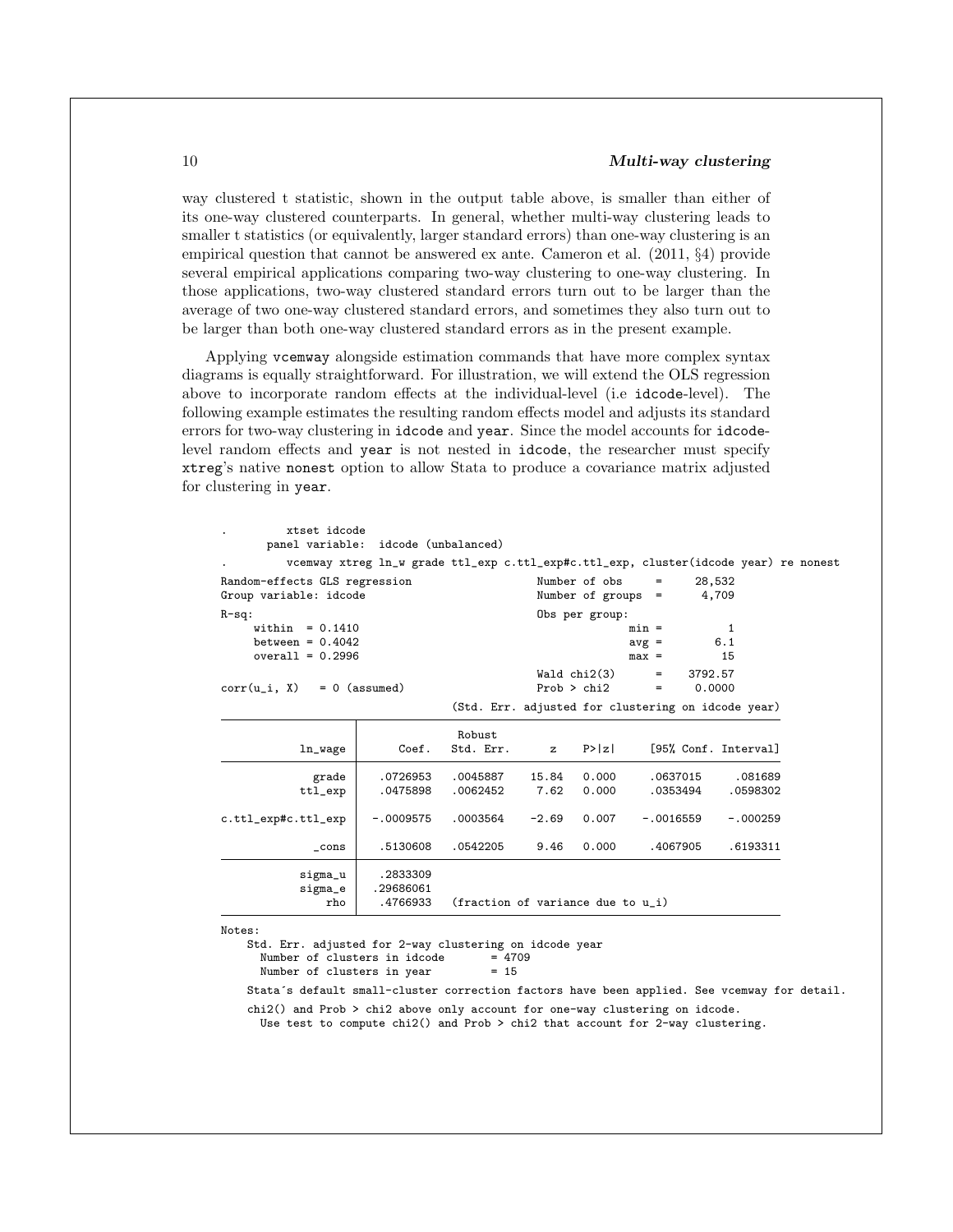For comparison, consider one-way clustered z statistics obtained by executing the following command lines.

```
. xtreg ln_w grade ttl_exp c.ttl_exp#c.ttl_exp, cluster(idcode) re
```
. xtreg ln\_w grade ttl\_exp c.ttl\_exp#c.ttl\_exp, cluster(year) re nonest

With adjustment for one-way clustering on idcode, the z statistics are 35.06, 24.24, -8.94 and 19.89, from grade to cons. With adjustment for one-way clustering on year, the z statistics are 15.92, 7.79, -2.73 and 9.47, respectively. As in the OLS example above, two-way clustering leads to more conservative inferences (i.e. smaller z statistics) than either of one-way clustering approaches.

### 5 Acknowledgments

We would like to thank an anonymous referee for many useful references and constructive suggestions. We would also like to thank Kenju Kamei for helpful discussion.

### 6 References

Aronow, P.M., C. Samii, and V.A. Assenova. 2015. Cluster-Robust Variance Estimation for Dyadic Data. Political Analysis 23: 564-577.

Baum, C.F., M.E. Schaffer, and S. Stillman. 2010. ivreg2: Stata module for extended instrumental variables/2SLS, GMM and AC/HAC, LIML and k-class regression. http://ideas.repec.org/c/boc/bocode/s425401.html.

Cameron, A.C., J.B. Gelbach, and D.L. Miller. 2011. Robust Inference With Multiway Clustering. Journal of Business and Economic Statistics 29: 238-249.

Cameron, A.C. and D.L. Miller. 2014. Robust Inference for Dyadic Data. http://faculty.econ.ucdavis.edu/faculty/cameron/research/dyadic cameron miller december2014\_with\_tables.pdf.

Cameron, A.C. and D.L. Miller. 2015. A Practitioner's Guide to Cluster-Robust Inference. Journal of Human Resources 50: 317-372.

Correia, S. 2015. Singletons, Cluster-Robust Standard Errors and Fixed Effects: A Bad Mix. http://scorreia.com/research/singletons.pdf

Correia, S. 2017. reghdfe: Stata module for linear and instrumentalvariable/gmm regression absorbing multiple levels of fixed effects. https://ideas.repec.org/c/boc/bocode/s457874.html

Dube, A., T. Lester, and M. Reich. 2010. Minimum wage effects across state borders: estimates using contiguous counties. Review of Economics and Statistics